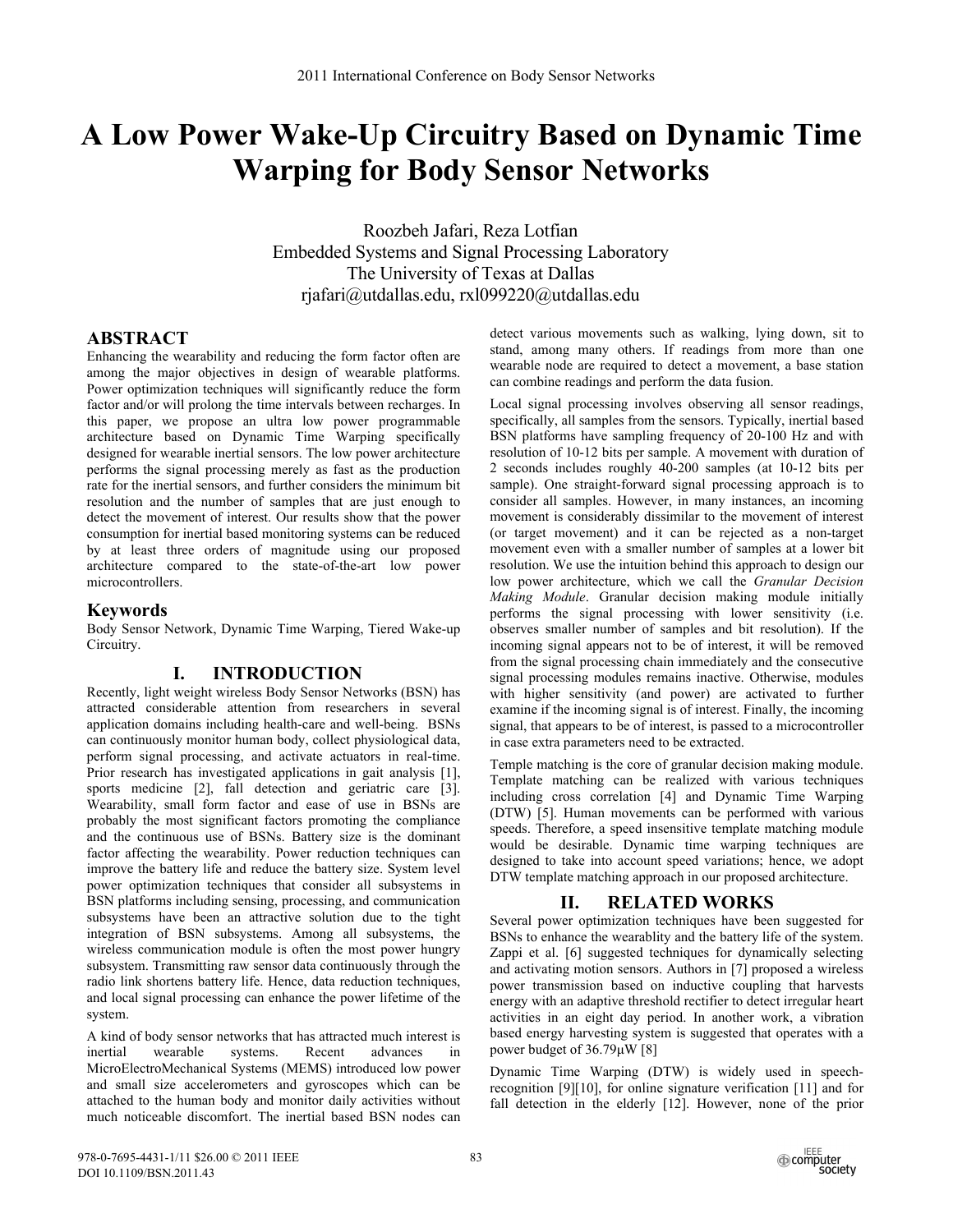works has investigated DTW in line with power optimization. Special purpose architectures are proposed for the implementation of DTW. In [13], a systolic array architecture was proposed for an accelerated DTW operator. Cheng et al. proposed a VLSI architecture for handwriting recognition based on DTW [14]. Wang et al. designed a chip for portable speech recognition for persons with hearing disabilities [15]. In this work, a parallel lattice design was proposed to improve the performance of the DTW architecture. The main objective of all the previous works has been enhancing the speed of DTW and reducing its complexity. None has explored the notion of the granular signal processing, decision making and the use of DTW with tunable parameters (e.g. bit resolution and the number of samples).

## **III. ARCHITECTURE FOR WEARABLE COMPUTERS**

This section describes an overall architecture of a wearable unit with the proposed granular decision making module (as shown in Figure 1). This module allows for low power signal preconditioning prior to activating more power-hungry processing units. While this platform can be used for a variety of applications, we present the proposed architecture in the context of physical movement monitoring where human actions are analyzed by a wearable unit for diagnosis, treatment, or providing clinical decision supports.



**Figure. 1. A wearable node with sensing, granular decision making, processing, and communication modules.** 

### **A. Motivation**

Many physical movement monitoring applications deal with a small subset of human movements. For example, gait analysis only is concerned with walking, fall detection with falls, Parkinson's disease monitoring with certain movements such as tremor and sleep apnea with restless leg movements [16]. These target movements may occur infrequently. Considerable energy is wasted processing movements that are not of interest. Efficiently rejecting non-target movements with a pre-conditioning module could lead to a significant increase in battery lifetime.

### **B. Sensor Unit**

A typical wearable unit consists of sensing units that capture physiological information from the user. Depending on the application, a variety of sensors can be used. For example, accelerometers, gyroscopes, and magnetometers are typically used for monitoring and analysis of human movements.

## **C. Granular Decision Making Module**

A granular decision making module is composed of low power template matching blocks with several tunable parameters that can adjust the sensitivity (and the power) of the signal processing. We design our template matching blocks based on the concept of Dynamic Time Warping, which will be illustrated in Section E.

## **D. Processing Unit**

The main goal of signal processing is to extract useful information from sensor data. Examples for the objectives of signal processing include "Is the subject running?" or "What is the stride length when the subject is walking?". Microcontrollers can be ideal to extract this information. Their programmability enables the application developers to literally develop any signal processing algorithms. Microcontrollers, or the main signal processing units, provide a *fully* software programmable environment for development of signal processing techniques.

Signal processing algorithms are designed to accommodate the objectives of the application. For example, the goal of action recognition [17, 18, 19] is to classify human movements to a set of predefined actions such as 'sit to stand', 'walking', 'sit to lie', and 'kneeling'. Typically, this is performed using pattern recognition techniques [20] and requires several steps including filtering, feature extraction, and classification. The sampled data are filtered to improve signal to noise ratio. A set of statistical features extracted from individual segments. At the end, classification techniques (e.g. *k*-Nearest Neighbor [20]) are utilized to identify the action performed by the subject wearing the system, and possibly extract other relevant information (e.g. the duration of sit to stand).

In this paper we focus on designing an ultra low power wake-up granular decision making module which monitors incoming sensor data and sends a wake-up signal to the microcontroller or the main processing unit, in case a signal of interest is detected.

## **IV. ARCHITECTURE FOR TEMPLATE MATCHING BLOCKS**

## **E. Preliminaries**

### *Dynamic Time Warping*

Template matching techniques are effective for movement monitoring applications. This is done by matching continuous incoming signals received from inertial sensors against a predefined waveform (or template) that represents a movement of interest. An effective template matching block needs to function properly despite speed and cross subject variations in movements.

DTW techniques are effective for signals with speed variations. They use a dynamic programming approach to align an unknown sequence with a specific template subject to minimizing a distance measure. The details of the distance measure are illustrated in Section IV.F.

Suppose we have two sequences,  $T$  and  $S$ , of length  $m$  and  $n$ , developed along the two imaginary axes (*i*-axis and *j*-axis), respectively, where

$$
T = t_1, t_2, \dots, t_i, \dots, t_m
$$
 (1)

$$
S = s_1, s_2, \dots, s_j, \dots, s_n \tag{2}
$$

A warping path is a sequence of points  $w = (i, j)$ 

$$
W = w_1, w_2, ..., w_k, ..., w_p,
$$
 (3)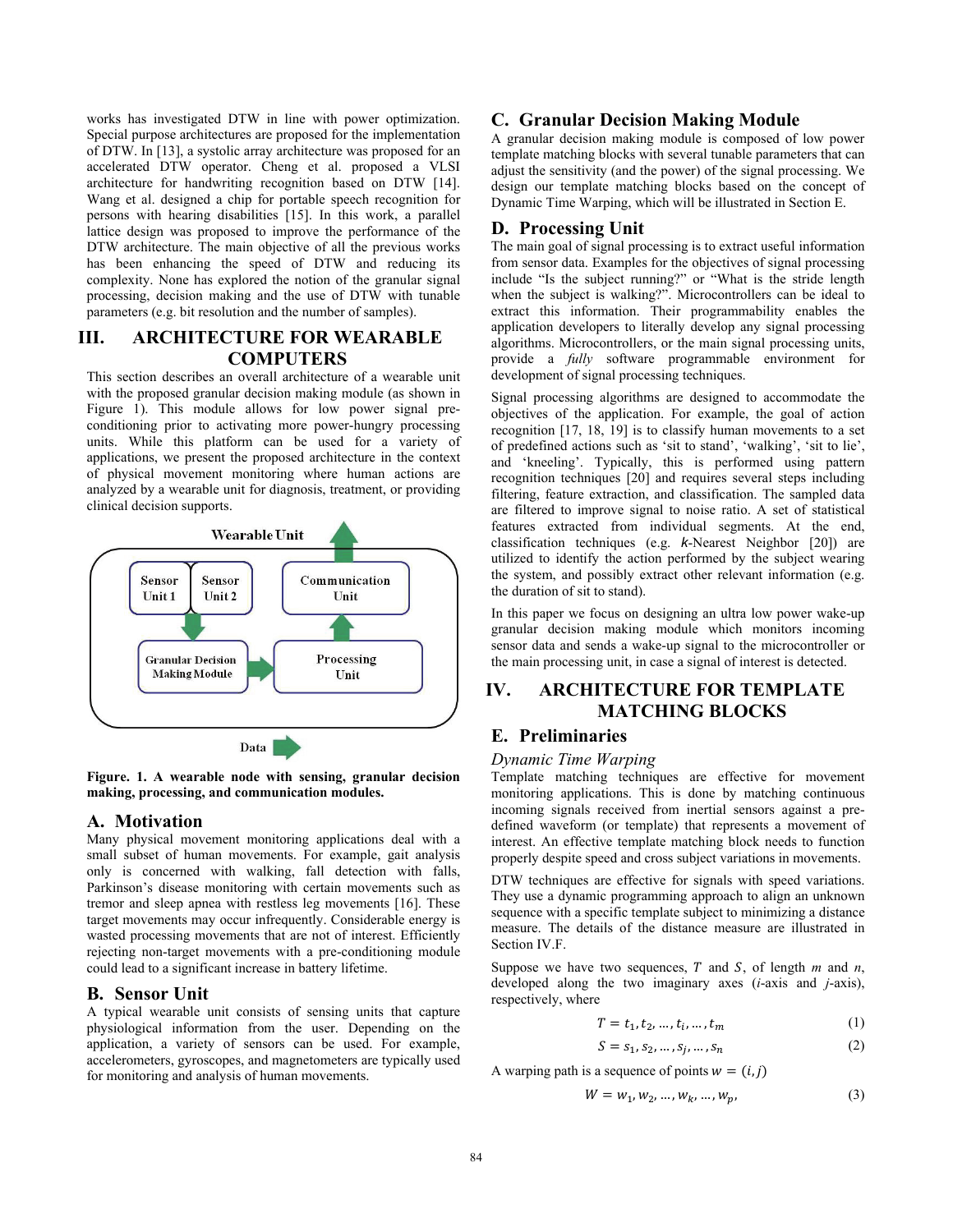where

$$
w_k = (i_k, j_k) \tag{4}
$$

To align two sequences with DTW, we construct a  $m \times n$  matrix where the element  $(i, j)$  is the distance  $d(t_i, s_j)$  between two points  $t_i$  and  $s_i$ . A warping path  $W$ , aligns the elements of *S* and *T* such that distance between vectors S and T are minimized

In general, the following constraints must hold for the warping path  $[5]$ :

- 1. Monotonicity: The points in the path must be monotonically spaced in time,  $i_{k-1} \le i_k$  and  $j_{k-1} \le j_k$
- 2. Continuity: The allowable transitions are limited to adjacent points,  $i_k - i_{k-1} \leq 1$  and  $j_k - j_{k-1} \leq 1$
- 3. Boundary Conditions : Confine the start and finish point of the warping path

In the most restricted variant of boundary conditions, the path requires to start and finish diagonally on the opposite corner elements of the matrix i.e.  $w_1 = (1,1)$  and  $w_k = (m,n)$ . Even in the above case, there exists exponential number of warping paths. However, we are only interested in the path with the minimum cost, defined as:

$$
DTW(S,T) = \min_{W} \left\{ \sum_{k=1}^{p} d(w(k)) \right\} \tag{5}
$$

The optimal path can be found using dynamic programming approach. The cumulative distance,  $\gamma(i, j)$ , defined as the shortest possible path to point  $(i, j)$ . Due to continuity condition, we have:

$$
\gamma(i,j) = d(t_i, s_j) + min \begin{cases} \gamma(i-1,j) \\ \gamma(i,j-1) \\ \gamma(i-1,j-1) \end{cases}
$$
 (6)

Assuming that  $\gamma(1,1) = d(t_1, s_1)$ , the cumulative distances calculated according to the above equation. Figure 2 shows legal transitions according to continuity condition, as also highlighted in Equation 6.



*Dynamic Time Warping for continuous streams of data* 

In wearable computers, continuous streams of samples are received from sensor. Therefore, sequence of *S* is semi-infinite time series and boundaries are unknown. Therefore, start point could be any point in the sequence. It is required to update the search for the shortest path for every sample in the sequence [21]. Thus, boundary conditions are modified to be  $w_1 = (1, j_1)$  and

 $w_2 = (m, j_2)$ . The only modification needed for this boundary condition is defined in Equation 7.

$$
\gamma(1,j) = d(t_1, s_j) \tag{7}
$$

#### **F. Architecture Design**

We utilize 3-axis accelerometers in our wearable platforms. Hence, a three dimensional stream of data that are received from the accelerometers are forwarded to the DTW modules. We use Euclidean distance for  $d(w(k))$ . Since calculation of square root in Euclidian distance is relatively complex in hardware, we also use square of the Euclidian distance in a separate analysis. We first calculate  $|x_i - \hat{x}_j|$ ,  $|y_i - \hat{y}_j|$  and  $|z_i - \hat{z}_j|$  and then calculate the sum of their squares. If sensor readings are represented with low bit resolutions, these calculations can be modeled using lookup tables. We implemented the dynamic programming algorithm for DTW as shown in Figure 3.



**Figure. 3. DTW architecture for streaming data** 

For every new sensor reading, we calculate the distance to the template values. After determining all  $d(t_i, s_i)$ , we find  $\gamma(i, j)$  as illustrated in Equation 6. We only save the last *m* distances in a shift register for the next sensor reading and calculations for  $\gamma(i, j + 1)$ . When all cumulative distances are calculated, the total warping cost is determined. If the wrapping cost is smaller than a threshold, the microcontroller is activated and the original sensor readings, vector *S*, is passed to the microcontroller.

#### **V. EXPERIMENTAL RESULTS**

We conducted several experiments to establish the effectiveness of our proposed approach. Five subjects were asked to perform movements listed in Table 1. Each movement was performed 10 times. All subjects wore a sensor node on to the waist. The node was programmed to sample three data streams (X, Y and Z axes of an accelerometer) at 72 Hz. The data were collected and imported to MATLAB for analyses related to the DTW.

Reducing bit resolution and sampling rate can reduce the computational load (and the power consumption) of the DTW operation. In several instances, we reduced the sampling frequency and the bit resolution of the incoming sensor readings. However, the original signal with higher bit resolution and sampling frequency is stored, in the case the incoming signal appears to be of interest, the final signal processing using the microcontroller can be performed on the original signal.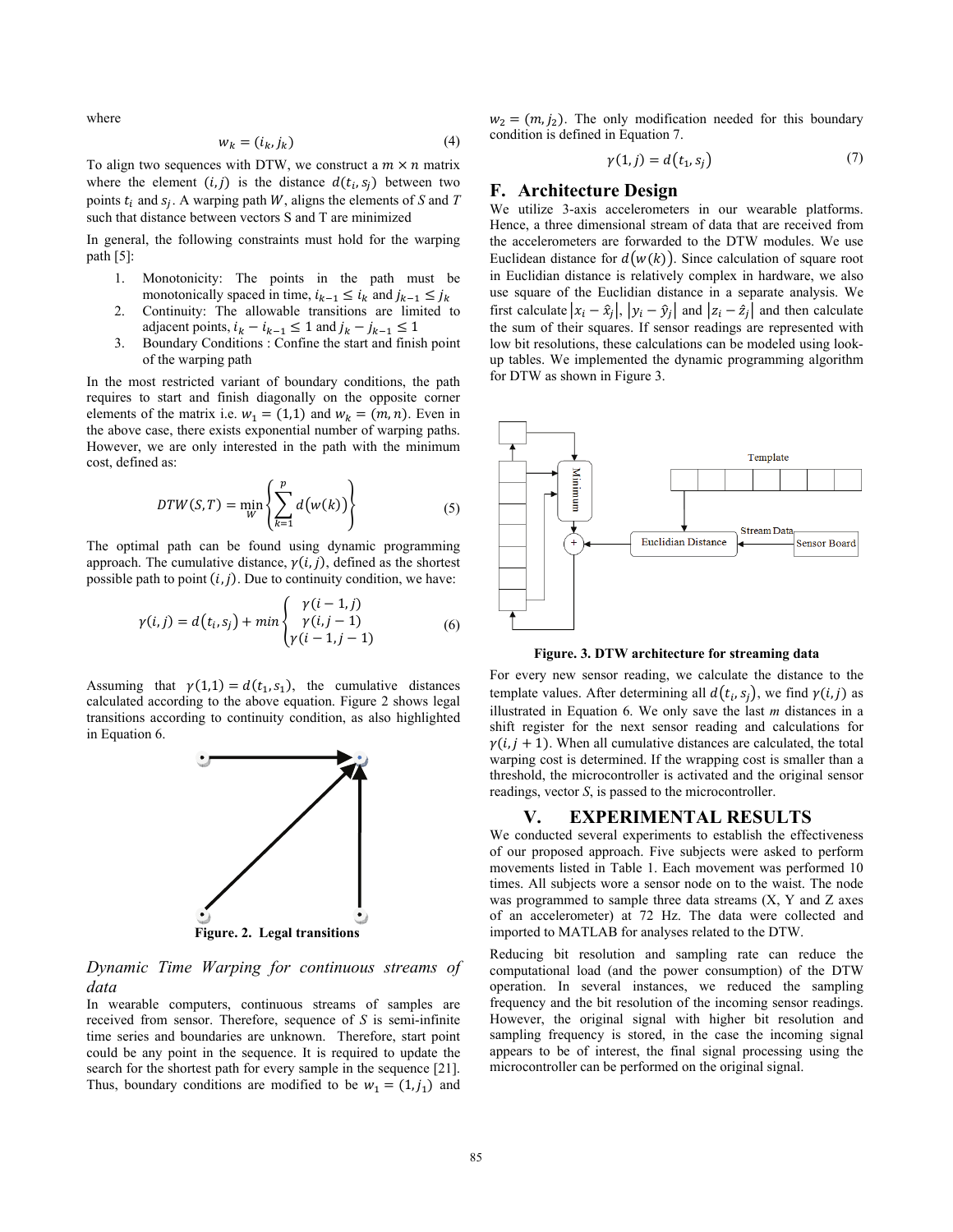**Table 1. List of movements** 

| No. | Movement      | No. | Movement         |
|-----|---------------|-----|------------------|
|     | Sit to stand  |     | Look behind      |
| 2   | Sit to lie    |     | Step forward     |
| ٩   | Bend to grasp | 8   | Step leftward    |
|     | Kneel         |     | Grasp from shelf |
| 5   | Turn right    | 10  | Jump up          |

DTW requires a template for the target movement. To select the best template, the distances between all trials of the target movement are considered, and the trial with minimum average distance to all is selected as the template:

$$
Template = \{T_k | k = \underset{i = \{trials\}}{\text{argmin}} \sum_{j = \{trials\}} DTW(T_i, T_j)\} \tag{8}
$$

For DTW to discriminate between target and non-target actions, we defined a safe margin metric as:

$$
SafeMargin_{f,b}
$$
  
= 
$$
\frac{min(nontarget_{f,b}) - max(target_{f,b})}{min(nontarget_{f,b}) + max(target_{f,b})}
$$
 (9)

where  $f$  is the frequency of sampling,  $b$  is the bit resolution,  $min(nontarget_{f,b})$  is the minimum DTW distance between the template and all trials of non-target movements and max (target<sub>f,b</sub>) is the maximum DTW distance between the template and all trials of the target movement. Safe margin can also be viewed as the discrimination boundary between target and non-target movements. Hence, large safe margins correspond to more effective classifiers.

Since the distance measure depends on the sampling frequency and the bit resolution, safe margin is normalized to enable fair comparison for various bit resolutions and sampling frequencies.



**Figure. 4. Relative DTW margin between target and nontarget movements** 

In the first set of experiments, we selected 'sit to stand' as the target movement. Figure. 4 shows the normalized safe margins for various sampling rates and bit resolutions. For the majority of configurations, the safe margins appear to be positive which indicates all target movements can be identified correctly. The safe margins begin to drop below zero as the bit resolution and

sampling frequency are reduced below 3 bits and 3 Hz, respectively. A negative safe margin indicates that a number of target movements may not be identified properly.



**Figure. 5. Distance measure for movements in Table 1 a) 72 Hz sampling rate and 12 bit resolution. b) 12 Hz sampling rate and 6 bit c) 3 Hz sampling rate and 4 bit** 

Figure 5(a) shows the range of DTW distance measures for various movements with  $f = 72 Hz$ ,  $m = 167$  (number of samples) and  $b = 12 \text{ bits}$ . DTW distance measures for  $f =$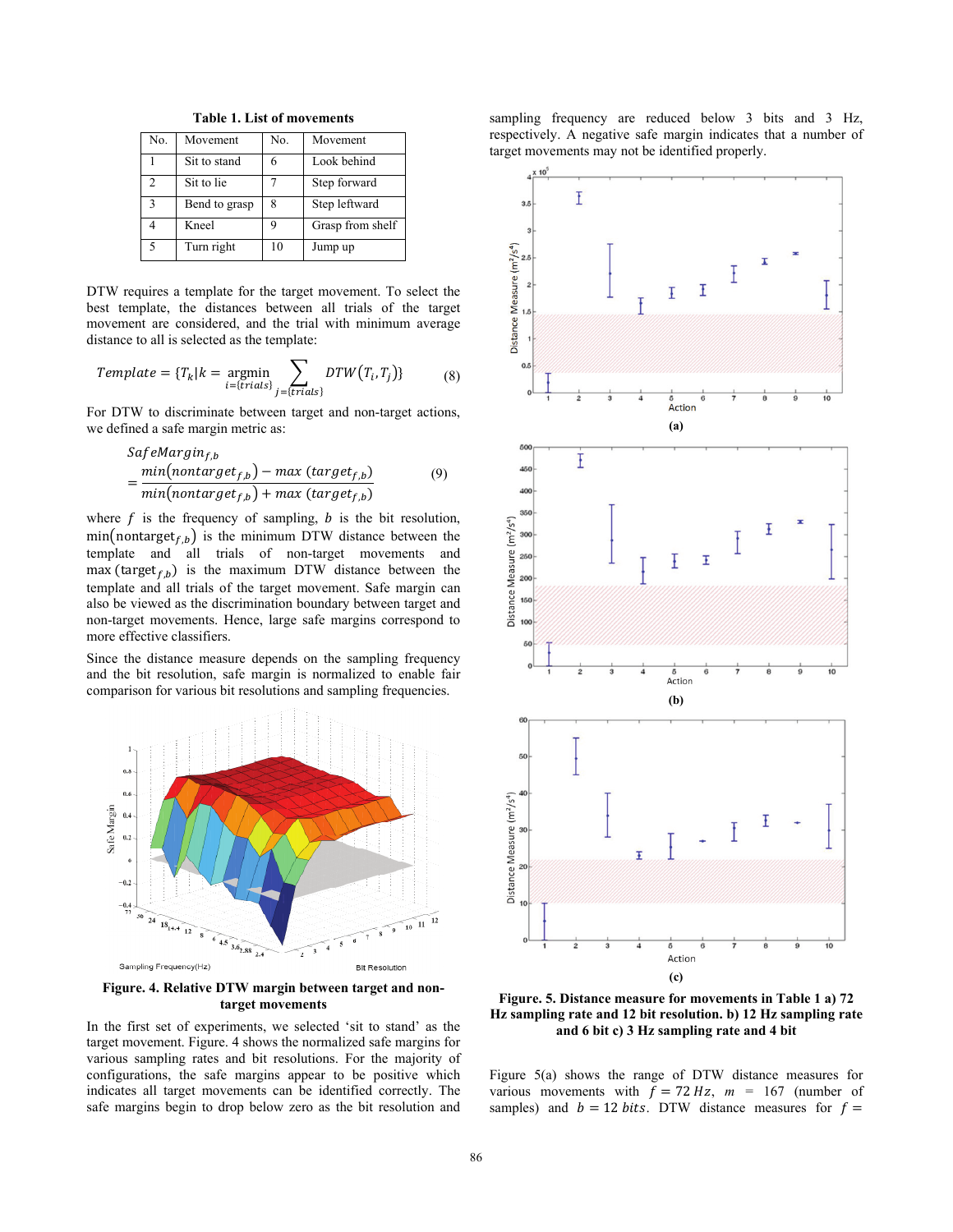12 Hz,  $m = 33$  and  $b = 6$  bits and  $f = 3$ Hz,  $m = 8$ , and  $b = 4 \text{ bits}$  are also illustrated in Figure 5(b) and Figure 5(c), respectively. In all figures, movement (or action) one is the target movement. The area shaded in pink illustrates the safe margin.

In the second sets of experiments, we chose "sit to lie" as the target movement and verified that sampling frequency and the bit resolution can be reduced up to 3 Hz and 2 bits while the safe margin remains positive.

Table 2 shows the safe margins for experiments 1 and 2. Since all safe margin values are positive, DTW can distinguish between movements with accuracy of 100%.

Table 2. Safe margins for experiments 1 & 2 (target movements: "sit to stand" and "sit to lie")

|               | Sit to stand | Sit to lie |  |
|---------------|--------------|------------|--|
| $f = 72 Hz$   | 0.602        | 0.686      |  |
| $k = 12 bits$ |              |            |  |
| $f = 12 Hz$   | 0.594        | 0.685      |  |
| $k = 6bits$   |              |            |  |
| $f = 3 Hz$    | 0.375        | 0.385      |  |
| $k = 4bits$   |              |            |  |

### G. Complexity

In this section, we illustrate the arithmetic complexity of our proposed DTW hardware architecture. With sampling frequency of  $f$ , bit resolution of  $b$  and template size of  $m$  samples, the number of multiplications and additions per second, as well as the size of shift registers are summarized in Table 3.

Table 3. Number of arithmetic operations and size of shift registers

| Multiplication      | 3fm/second     |
|---------------------|----------------|
| Addition            | 8fm/second     |
| Shift register size | $b*(m+1)$ bits |

For example, for  $f = 3 Hz$ ,  $b = 4$  and  $m = 8$ , the complexity of the design is illustrated in Table 4.

Table 4. Number of arithmetic operations and size of shift registers for  $f = 3$  Hz,  $b = 4$  bits &  $m = 8$  samples

| Multiplication      | 84 /second  |  |
|---------------------|-------------|--|
| Addition            | 244 /second |  |
| Shift register size | 72 bits     |  |

#### H. Hardware Implementation

Our proposed architecture for DTW was implemented in Verilog. The design was synthesized with Synopsys using the 65nm process technology. Power analysis was performed with DesignVision on various design instances including  $(f =$ 72 Hz  $m = 167$ ,  $k = 12 bits$ ,  $(f = 12 Hz$ ,  $m = 33$ ,  $k = 6 bits$ ) and  $(f = 3 Hz, m = 8, k = 4 bits)$ . The area, dynamic, leakage and total power numbers for various DTW instances are illustrated in Table 5.

Table 5. Performance summary

|                      | $f = 72 Hz$ ,   | $f = 12 Hz$ ,             | $f = 3 Hz$ ,     |
|----------------------|-----------------|---------------------------|------------------|
|                      | $b = 12bits$    | $b = 6bits$               | $b = 4bits$      |
| <b>Total Area</b>    | $51549 \mu m^2$ | 9665 $\mu$ m <sup>2</sup> | $2116 \ \mu m^2$ |
| <b>Dynamic power</b> | $1.9n$ W        | 304 pW                    | 57 pW            |
| Leakage Power        | $193 \mu W$     | $37 \mu W$                | 9 uW             |
| <b>Total Power</b>   | 193 µW          | $37 \mu W$                | $9 \mu W$        |

In our proposed architecture, the operational frequency of the circuit is very low (e.g. around 50 Hz), hence, we observed that the leakage power dominates the total power. We used an available library for 65 nm process technology due lack of access to other suitable libraries. However, we intend to acquire libraries with larger transistors that have reduced leakage power [22].

Comparing these results to template matching algorithms implemented in microcontrollers clarifies that our proposed architecture has tremendous power advantage over a typical microcontroller (e.g. power consumption of MSP430 is 3 mW in active mode). In particular, considering  $f = 3$  Hz and  $b = 4$  bits configuration, a roughly three orders of magnitude power reduction was achieved. Assume a wearable node that includes a 1.25 mW 3-axis accelerometer, a 3 mW microcontroller (e.g. MSP430), and a 9 µW wake-up circuitry that detects sit to stand, with frequency of occurrence of 6 per hour with maximum duration of 5 seconds per movement. With this wearable node, the average power consumption measures at  $(1.25 \text{mW} + 9 \text{ }\mu\text{W}) + (3$ mW  $* 6 * 5 / 3600$  = 1.28 mW. The overall power consumption here is mainly dominated by the power consumption of the sensor.

#### **CONCLUSION AND FUTURE WORK** VI.

In this paper, we presented a granular decision making architecture based on dynamic time warping template matching techniques. This architecture screens sensor readings while consuming very low amount of energy. In case, the sensor readings exhibit the signal of interest (or so called the target movement in this paper), the architecture activates the microcontroller. The basic block of the granular decision making module based on dynamic time warping was designed, implemented using Verilog and verified. The measures on power consumption and the signal processing performance for the DTW were presented.

In terms of the future work, the architecture for the granular decision making module will be fully implemented, with the capability to adjust tunable parameters on the fly (i.e. sampling frequency and bit resolution). Further, larger transistors will be used in hardware implementation to reduce the leakage power. Finally, the proposed architecture will be validated with more extensive movement data sets.

#### **REFERENCES** VII.

[1] E. Jovanov, A. Milenkovic, C. Otto, and P. De Groen, "A wireless body area network of intelligent motion sensors for computer assisted physical rehabilitation," Journal of NeuroEngineering and Rehabilitation, vol. 2, pp. -, 2005.

[2] J. Pansiot, B. Lo, and G.-Z. Yang, "Swimming stroke kinematic analysis with bsn," in 2010 International Conference on Body Sensor Networks, BSN 2010, 2010, pp. 153-158.